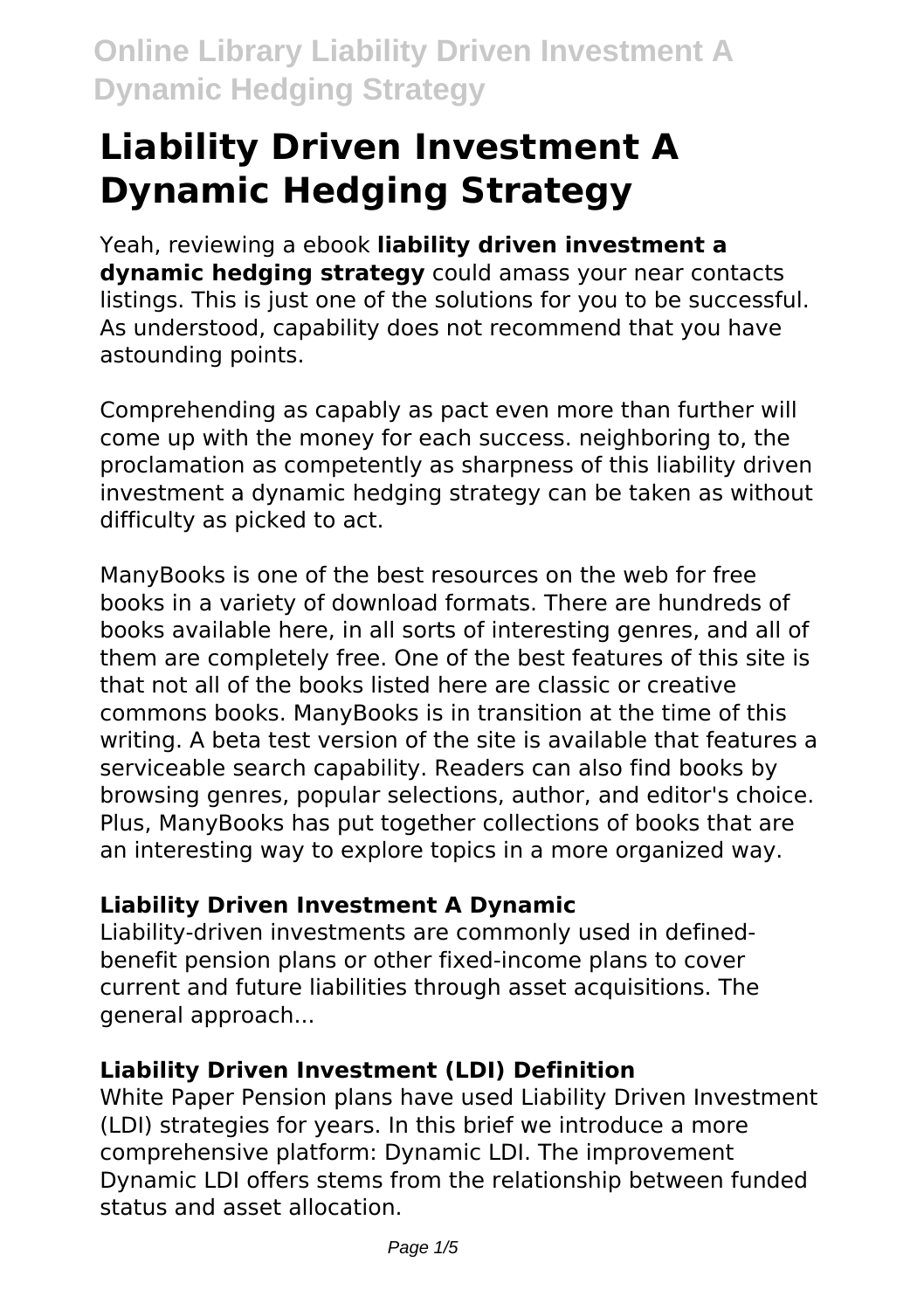# **Dynamic Liability Driven Investing | NISA Investment ...**

Liability-driven investment policies and asset management decisions are those largely determined by the sum of current and future liabilities attached to the investor, be it a household or an institution. As it purports to associate constantly both sides of the balance sheet in the investment process, it has been called a "holistic" investment methodology. In essence, the liability-driven investment strategy is an investment strategy of a company or individual based on the cash flows needed to f

### **Liability-driven investment strategy - Wikipedia**

The standard paradigm for pension fund investments, which used to be firmly grounded around one overarching foundational concept of the policy portfolio, is slowly but surely being replaced by a new, more modern, investment paradigm known as the dynamic liability-driven investing (DLDI) paradigm.

# **Dynamic Liability-Driven Investing Strategies: The ...**

Dynamic Liability Driven Investing is an evolutionary improvement which, by incorporating a dynamic relationship between funded status and asset allocation, adds a significant dimension to the more traditional LDI strategy.

# **An Overview of Dynamic Liability Driven Investing for ...**

In a nutshell, the main insight from this research programme is to emphasise the benefits of dynamic forms of liability-driven investment strategies, which imply that the split between the risky performance-seeking component and the safe liabilityhedging component should evolve over time as a function of changes in market conditions and also as a function of prudential risk budgets defined by the regulators, who have increased their focus in terms of respecting minimum funding ratio levels.

#### **Dynamic Liability-Driven Investing Strategies: The ...**

Liability-driven investment strategies contain certain risks that prospective investors should evaluate and understand prior to making a decision to invest. These risks may include, but are not limited to; interest rate risk, counter party risk, liquidity risk and leverage risk.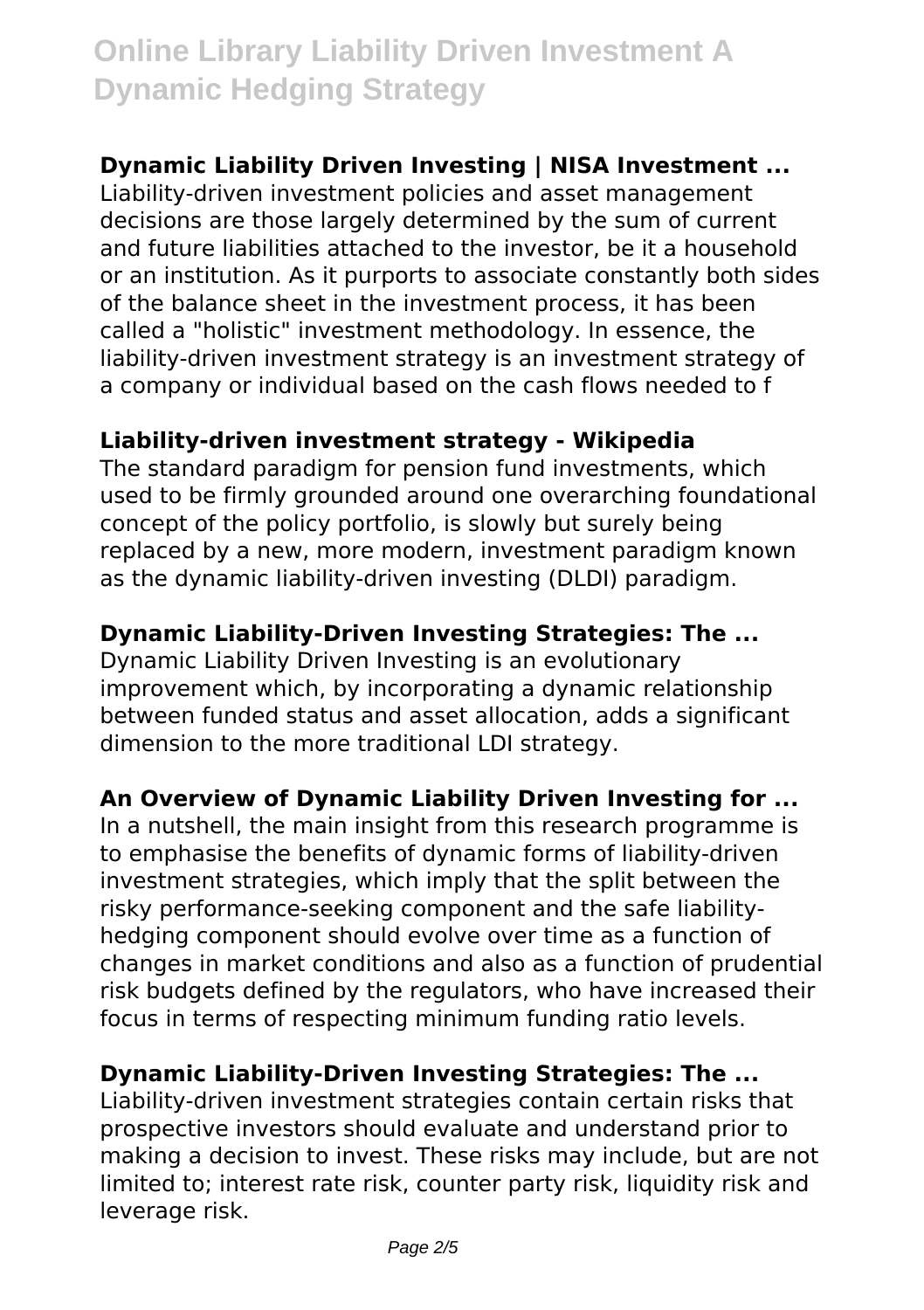# **Liability-Driven Investing Implementation | Russell ...**

Liability Driven Investment (LDI) is a popular and core risk management tool for pension schemes and insurance companies. Over the last ten years it has proven to be a successful strategy for reducing risk and funding level volatility. The market has evolved over the years with BMO Global Asset Management, a leading LDI manager, remaining at the forefront of these developments.

#### **Liability Driven Investment**

your investment. Liability Driven Investment For professional investors only Our Dynamic LDI Funds have transformed the LDI market place. These Funds provide trustees with a straightforward product that allows clients to benefit from differences in costs between equivalent low-risk hedging instruments. Alex Soulsby, Head of Investment Solutions

#### **Liability Driven Investment For professional investors only**

Liability-Driven Investment A liability-driven investment (LDI) solution from Legal & General Investment Management enables you to retain your allocation to growth, while reducing risk. With unrivalled scale and experience in the UK pension market, Legal & General Investment Management offers pooled and segregated investment solutions that are specifically designed to hedge interest rate and inflation risk.

# **Liability-Driven Investment | LGIM Institutional**

Learn more about liability-driven investing at BlackRock. Philosophy and history Capabilities BlackRock team Latest insights. Paragraph-4. Paragraph-5,Image Cta-1. Paragraph-6,Bio-1,Paragraph-7. Paragraph-8,Dynamic Article List-1. Investment philosophy.

# **Liability Driven Investing - Institutional | BlackRock**

Liability Driven Investment: A Dynamic Hedging Strategy Against Multiple Risk Exposures of Pension Funds — 4/11 2.5 Procedure We follow the following procedure to build the liability model, 1. From equations (3) and (4), we get a 81 400 ma-trix showing all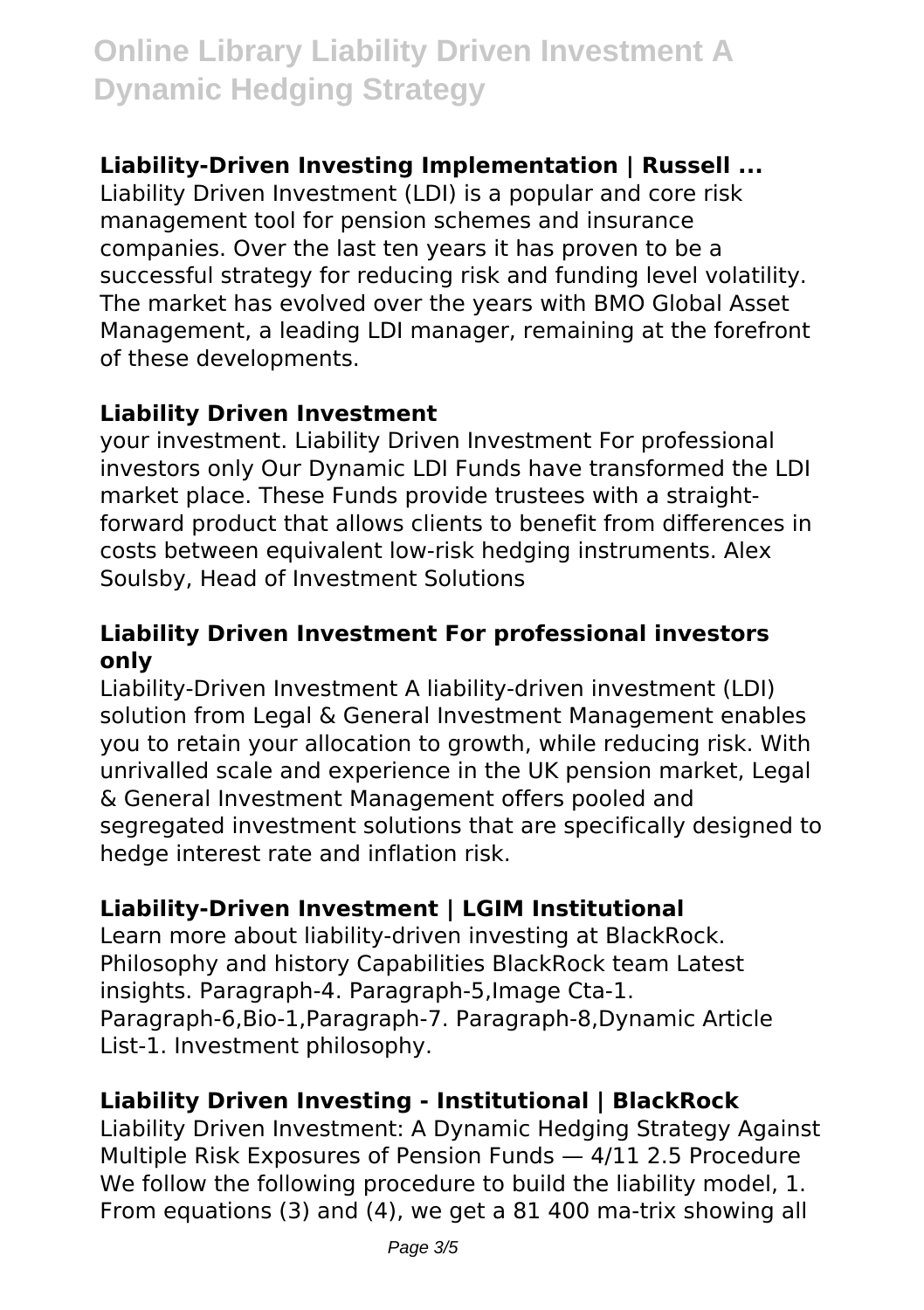the P(x;t) with x ranging from 20 to 100, t ranging from 0.25 to 100. 2. For a given ...

### **Liability Driven Investment: A Dynamic Hedging Strategy ...**

Liability Driven Investing (LDI) is an investment framework that focuses on managing pension assets in relation to pension liabilities. LDI is not new, as insurance companies have been using LDI for years under the name of Asset Liability Management.

### **Liability Driven Investing - content.pncmc.com**

Liability-driven investment (LDI) approach, a form of asset liability management (ALM) when liabilities are exogenously given, seeks to ensure pension fund adequate funding and reduce the funding ratio volatility by strategically allocating a portion of assets to hedge against liabilities risks and the remaining assets for growth while, at the same time, taking into account country-specific regulations.

# **Liability driven investment with alternative assets ...**

Liability-Driven Investing, or "L-D-I", as it's commonly known, is a unique institutional investment strategy that is not well known to retail investors. LDI, in its most basic definition, is an investment strategy that matches an individual or institution's liability with a corresponding payment of income.

#### **Liability-Driven Investing Overview**

Dynamic Liability-Driven Investing Strategies: The Emergence Of A New Investment Paradigm For Pension Funds? 1h 30m. Liability-Driven-Investing 1h. Instruction prior to begin module 4 graded quizz 2m. To be continued (1) 5m. 1 practice exercise. Module 4 Graded Quiz 1h. Reviews. 4.8 196 reviews. 5 stars. 85.46%. 4 stars ...

#### **Introduction to Portfolio Construction and Analysis with ...**

Liability-Driven Investing. 3 fundamental pension risk management questions all plan sponsors should ask . Chris Anast Senior Retirement Strategist. Gary Veerman Head Of LDI